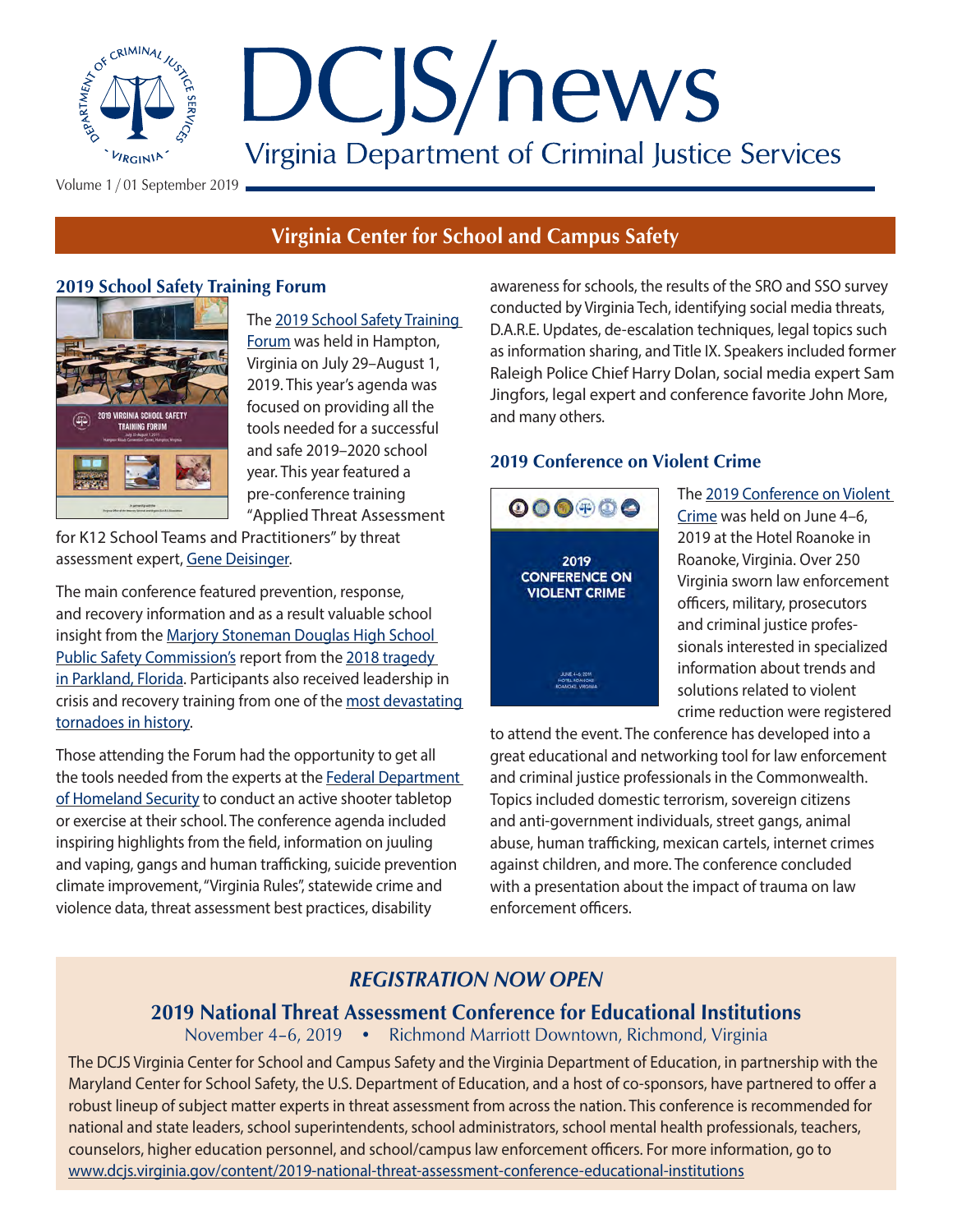## **Adult Services**

#### **Pretrial Key Definitions**



The Adult Services team enlisted the subject matter expertise of the Pretrial Justice Advancement Committee (PJAC) to update the pretrial definitions related to setting up new placements and

closing placements in PTCC. Feedback from pretrial agencies guided the updates and was refined by PJAC. In conjunction with Samantha Honig (Blue Ridge Court Services) and Wes Smallwood (OAR-Jefferson Area Community Corrections), DCJS provided training on these updates at the May 2019 Director's meeting. The pretrial definitions will be included in future CORE trainings. In addition, DCJS is planning an implementation strategy for ensuring ongoing fidelity of the use of the definitions. The definitions will be sent to all pretrial agency directors in a separate email. The new definitions may be found on the DCJS website at [www.dcjs.](http://www.dcjs.virginia.gov/correctional-services/publications) [virginia.gov/correctional-services/publications,](http://www.dcjs.virginia.gov/correctional-services/publications) and a training video found at www.dcjs.virginia.gov/resources-0

### **Virginia Pretrial Risk Assessment Instrument (VPRAI) Report Updates**

#### PRETRIAL RISK **ASSESSMENT IN VIRGINIA**



The Adult Services team has made revisions to the Virginia Pretrial Risk Assessment Instrument (VPRAI) report. The revised VPRAI is the result of the feedback received from the stakeholder workgroup process that was established through recommendations from

the Virginia State Crime Commission. The Adult Services Team is currently soliciting additional feedback from a diverse sample of agencies – urban, suburban, rural, east, west, north, south, and central parts of Virginia. Agency directors from the sample group have received an email with the feedback forms and completion instructions. The feedback form provides a structured process for getting feedback to DCJS about the changes made to the VPRAI report and input for how we can make improvements. We have asked for feedback from all stakeholders, to include pretrial agency directors, pretrial staff, General District Court judges, Juvenile and Domestic Relations Court judges, Circuit Court judges, Commonwealth's Attorneys, and defense attorneys. Once the feedback forms are returned to

DCJS, Adult Services will make the necessary revisions. When the VPRAI report is finalized, we will make the changes in PTCC and begin our implementation process. More details about the implementation is forthcoming.

### **DCJS Training Updates**



There has been a lot of positive activity and energy around training in 2019. The C.O.R.E. Competencies for Local Probation and Pretrial Officers training team and the Training Advisory Group (TAG) have

put in long hours and a lot of effort to ensure the effectiveness of the training curriculum and delivery. DCJS and TAG debuted a new look for C.O.R.E. material and a new delivery format for training topics. Ms. Shannon Dion, Director of DCJS, was on hand to offer words of advice, encouragement, and thanks to C.O.R.E. trainers and participants. DCJS and TAG will continue to advance C.O.R.E. training throughout 2019 and beyond. C.O.R.E. training for September/October training (Cohort C) is filling up quickly, so please make sure you register new officers as soon as possible. Registrations for C.O.R.E. must be made through the DCJS training website, located at [www.dcjs.virginia.gov/](http://www.dcjs.virginia.gov/correctional-services/programs/comprehensive-community-corrections-act-ccca-pretrial-services-act/ccca-psa-core) [correctional-services/programs/comprehensive-community](http://www.dcjs.virginia.gov/correctional-services/programs/comprehensive-community-corrections-act-ccca-pretrial-services-act/ccca-psa-core)[corrections-act-ccca-pretrial-services-act/ccca-psa-core.](http://www.dcjs.virginia.gov/correctional-services/programs/comprehensive-community-corrections-act-ccca-pretrial-services-act/ccca-psa-core)

### **Virginia Jail Mental Health Pilot Program (JMHP)**

The purpose of the Virginia Jail Mental Health Pilot Program (JMHP) is to provide a continuum of behavioral health services to inmates while incarcerated and once released to the community. This is done by working with community corrections agencies, local CSB's, and other stakeholders. JMHPs provide crisis services and ongoing behavioral health services for inmates with mental illness and co-occurring substance use disorders. These services are designed to facilitate inmate recovery, reduce recidivism due to mental illness, and improve safety for both inmates and staff. DCJS currently administers \$2.5 million for six JMHP pilot sites, which are: Chesterfield County Sheriff's Office, Hampton Roads Regional Jail, Middle River Regional Jail, Prince William Adult Detention Center, Richmond City Sheriff's Office, and Western Virginia Regional Jail. A full report on the progress of these pilots is available at [https://rga.lis.virginia.gov/](https://rga.lis.virginia.gov/Published/2018/RD390) [Published/2018/RD390](https://rga.lis.virginia.gov/Published/2018/RD390).

# **DCJS/news**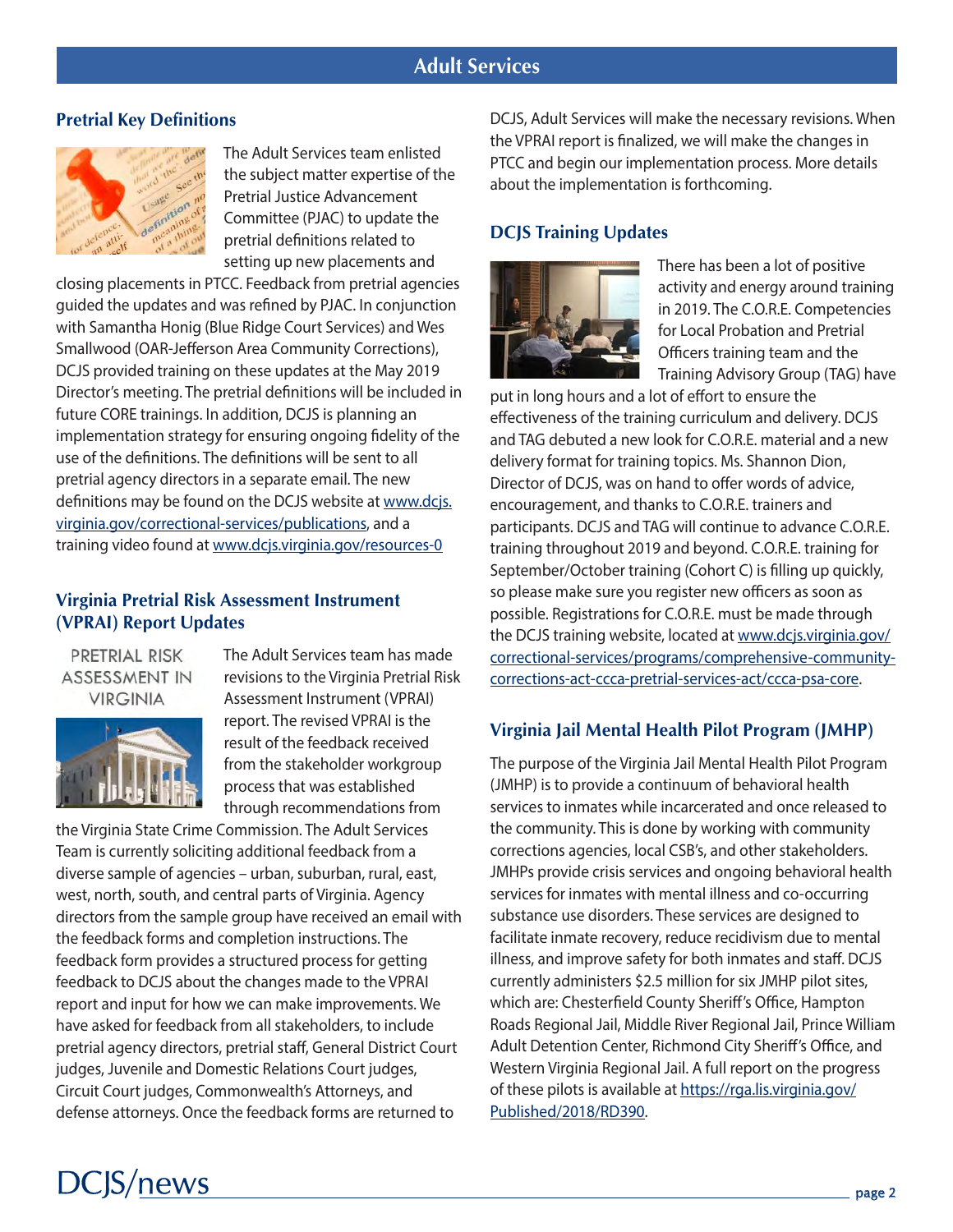### **Technology Innovation for Public Safety (TIPS)**



On September 26, 2017, DCJS was awarded \$496,000 from the Bureau of Justice Assistance under the Technology Innovation for Public Safety (TIPS) project grant. The purpose of the project was to develop a prototype platform to identify predictors for illicit drug use

that cross-tabulates law enforcement, health, health professions, and local data. While Phase I of the project focused on the Northern Shenandoah Valley of Virginia, the intent is to eventually implement the data sharing platform statewide.

Phase II of the project, which is being funding by the Virginia Department of Behavioral Health and Developmental Services (DBHDS) and managed by DCJS, will take place from June 2019 to September 2020. The objectives of Phase II are: extend the software licenses; increase data sources; enhance the platform's capabilities and increase the platform's coverage area.

Over the last year data sharing agreements were put in place between DCJS, Virginia State Police (VSP), Virginia Department of Forensic Science (DFS), Virginia Department of Behavioral Health and Developmental Services (DBHDS), Northern Shenandoah Valley Substance Abuse Coalition (NSVSAC), and the Winchester Police Department. These agreements permit the sharing of data between the agencies listed, and govern how data is managed and proliferated by the data-sharing platform.

### **Virginia Comprehensive Opioid Abuse Planning (COAP) Grant (CARA)**



On September 22, 2017, DCJS was awarded \$100,000 for a planning grant from the U.S. Department of Justice to develop and implement a framework that focuses on cross-systems collaboration of criminal justice and behavioral

health to engage justice involved individuals with substance use disorders in recovery services. The funds allocated for

this grant have been utilized to develop a framework that can be implemented statewide. In 2018, an additional \$750,000 award was received to begin Phase II of this project, which involves the solicitation and disbursement of sub-grants to localities to provide substance use disorder treatment and recovery services to justice-involved individuals. Sub-grantees will be selected based on data cross-tabulated from DCJS and the Department of Behavioral Health and Developmental Services data. Localities will be selected based on opioid-related crimes within those areas, matched with Community Services Board catchment areas that are experiencing high and/or emerging problems with deaths related to opioid overdose. Data from DCJS and the Virginia Department of Health Office of the Chief Medical Examiner will be gathered to ensure the most recent data available is used in the selection process.

The primary activities during Phase I consisted of completing systems mapping gap analyses to identify and improve programs or projects that serve individuals with opioid use disorders regionally to include the Piedmont, Western, Eastern, Central, and Northern regions. A statewide best practice conference will be held in Virginia Beach, Virginia on October 10, 2019.

#### **Pretrial Services and Local Probation Focus Groups**



DCJS facilitated the first pretrial services and local probation focus group meeting at the Virginia Public Safety Center on April 30, 2019. The event included more than 57 participants from local

pretrial services and local probation agencies across Virginia. The purpose of the focus group process is to gather information to create a uniform statewide compliance evaluation tool and process, which will ensure standardized practices across the Commonwealth of Virginia for local pretrial and probation agencies. For more information on the activities of the focus groups, visit the DCJS website at

[www.dcjs.virginia.gov/news/](http://www.dcjs.virginia.gov/news/dcjs-pretrial-services-and-local-probation-focus-groups)

[dcjs-pretrial-services-and-local-probation-focus-groups](http://www.dcjs.virginia.gov/news/dcjs-pretrial-services-and-local-probation-focus-groups)

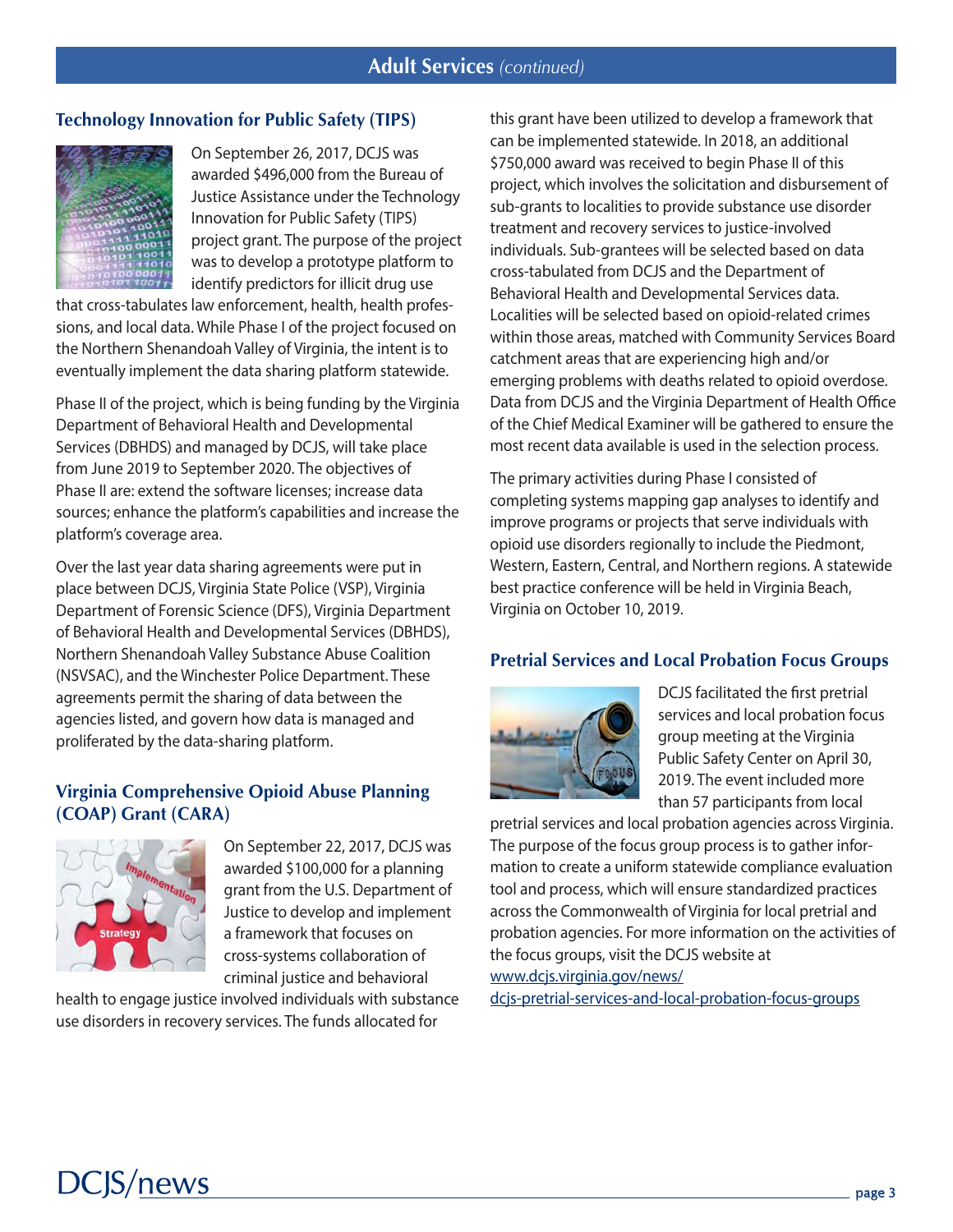## **Annual "BIKE FOR BLUE" Bicycle Ride**

*May 13, 2019: 0630 hrs. Richmond Capitol Plaza* – It was a cool, rainy Monday morning but that didn't discourage members of area law enforcement agencies from gathering at the Capitol Plaza in Richmond to kick off the *2019 National Police Week* with the annual "BIKE FOR BLUE" Bicycle Ride. The ride, approximately a 110 mile adventure from Richmond to Washington, DC, included members of the Richmond Police Department and Sheriff's Office, Chesterfield Police Department and Sheriff's Office, Virginia Capitol Police, and State Police riding bicycles in support of all Law Enforcement Officers. They joined with officers from around the country when they arrived in the Nation's Capitol late that afternoon. The annual ride serves as a kick off for Police Week Events in Washington, DC, and Memorial Services to honor officers lost in the line of duty around the U.S. Members of the Virginia Department of Criminal Justice Services, several of them former law enforcement officers, came out to show support for the riders and wish them well on the ride.





*DCJS staff, Lisa Thornton, Derrick Mays, and Jon Banberger were there to wish the riders well on their long journey!*



*Event Coordinators: Captain Steve Grohowski, Chesterfield Police Department (Center) and Lieutenant Robert Marland (Right) Richmond Police Department.* 

# **DCJS/news**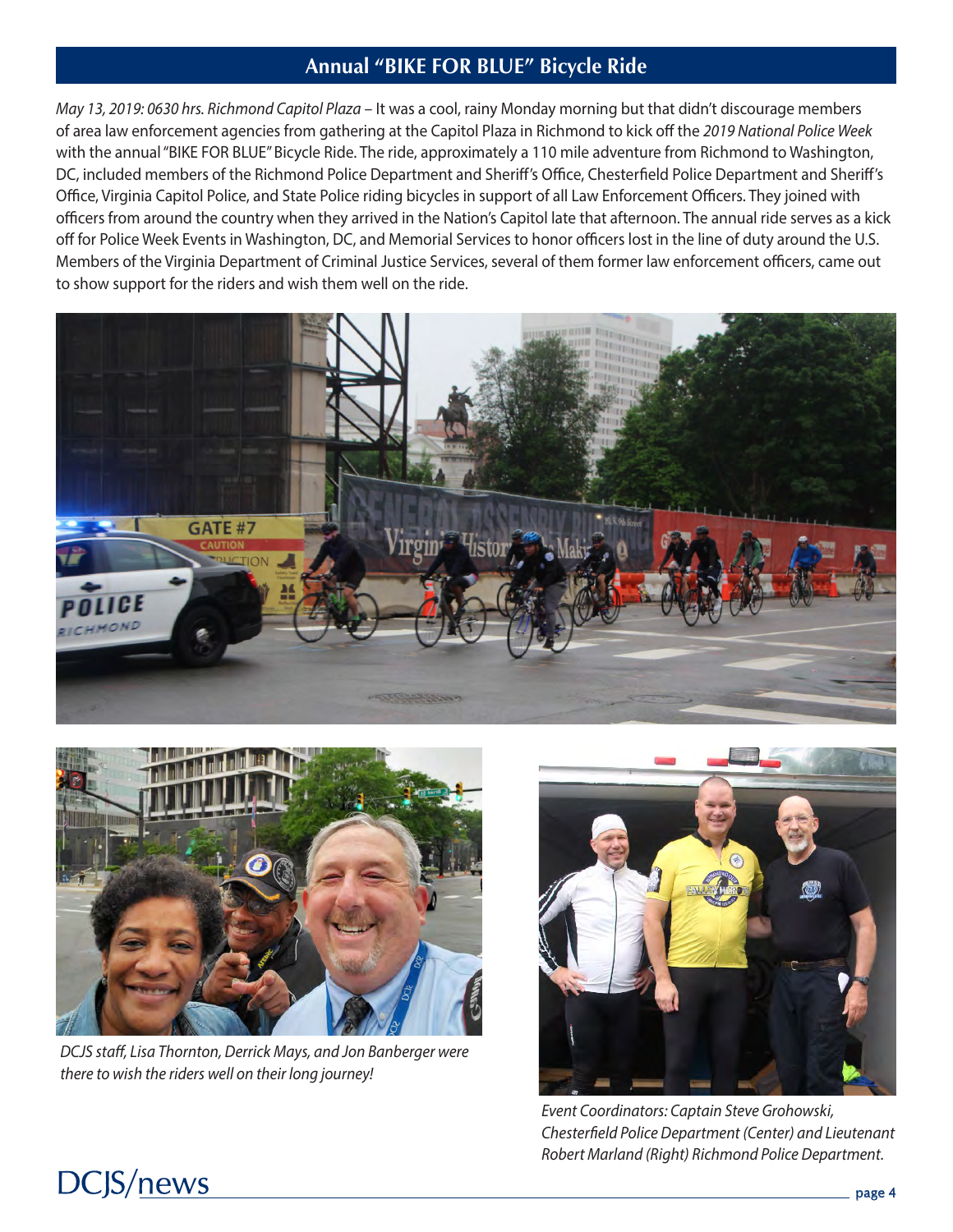## **Online Application Submittal System**

DCJS has established an online system that allows the applicants of all five programs to submit applications, documentation, and payments online on a 24/7 basis. Prior to the implementation of the online system, DCJS was experiencing a backlog of applications that in some instances exceeded 60 days. This created a delay in how quickly applicants could begin employment or start their business. The online system provides our constituents with instant verification that their application has been received and their payment has been processed and approved. For renewal applicants, their credentials are almost instantaneously approved providing all renewal requirements have been met. Status calls to our Call Center have also been greatly reduced. The online system also has some built in tools for employers, allowing them to create a list of their employees and submit application payments on behalf of their employees.

## **Live Scan Fingerprint Submittal Process**

Working hand in hand with the Online Application Processing System is DCJS' participation in a statewide Live Scan fingerprint project. Until DCJS began participating in this project, applicants for licensure, registration and certification were required to submit "ink and rolled" fingerprint cards as part of the application process. DCJS staff then had to manually scan the fingerprint cards in preparation for electronic submittal to the Virginia State Police (VSP) and the Federal Bureau of Investigations (FBI) to conduct a State and National criminal history background search. Applicants are now required to schedule an appointment with the State's Live Scan fingerprint vendor and electronically submit their fingerprints. The criminal history records search report regarding applicants who do not have a criminal record can be returned to DCJS as quickly as 24 hours.

## **Constituent Communication and Customer Service**

DCJS has implemented many changes to enhance its communication and customer service delivery to our constituents to help make the licensure, registration, and certification processes a positive experience. One of the overall objectives is to provide constituents with 24/7/365 access to the systems and information they need to be in compliance with all regulatory program requirements. DCJS has upgraded its Call Center to one that will aid DCJS management in determining how to best utilize its staff

**DCJS/news** 

resources to timely and effectively respond to constituent inquiries. The new Call Center allows DCJS management to monitor the number of callers in the queue and also view how long the caller has been waiting for service. The new Call Center provides a number of valuable reports that will provide information to assess when peak hours of coverage is needed; how long it takes each agent to process a call; how many calls go unanswered; the telephone numbers of the persons calling; and numerous other valuable tools. The Call Center also allows management to monitor calls for quality assurance and if necessary, a manager can join an agent and constituent on a call.

Some other initiatives implemented to enhance constituent communication and customer service include:

- DCJS website enhancement The DCJS webpages associated with our regulatory programs have been updated to make them more "user friendly" and allow our constituents to easily find and access the information needed. This is all part of our effort to allow our constituents to help themselves when customer service staff are not readily available.
- Email notices and other communications All individuals who are licensed, registered, or certified with DCJS are required to provide a valid email address in order to establish their online account. DCJS has made email its primary mode of communication with constituents. Types of email notices sent include but are not limited to renewal notices; credential approval notices; application deficiency notices; firearm endorsement notices; and general informational notices.

## **The Results**

DCJS is pleased with the results regarding the initiatives discussed. The backlogs regarding applications or fingerprint cards are a "thing of the past". There are now the systems and tools needed to provide constituents with 24/7/365 access to obtain desired credentials. Complete application turnaround time has been reduced from an average of 44 days in calendar year 2016, to nine days in calendar year 2019. DCJS will continue to identify ways to enhance the licensing experience for our constituents. All citizens of the Commonwealth deserve the opportunity to obtain the credentials needed to begin work or start a business as soon as possible.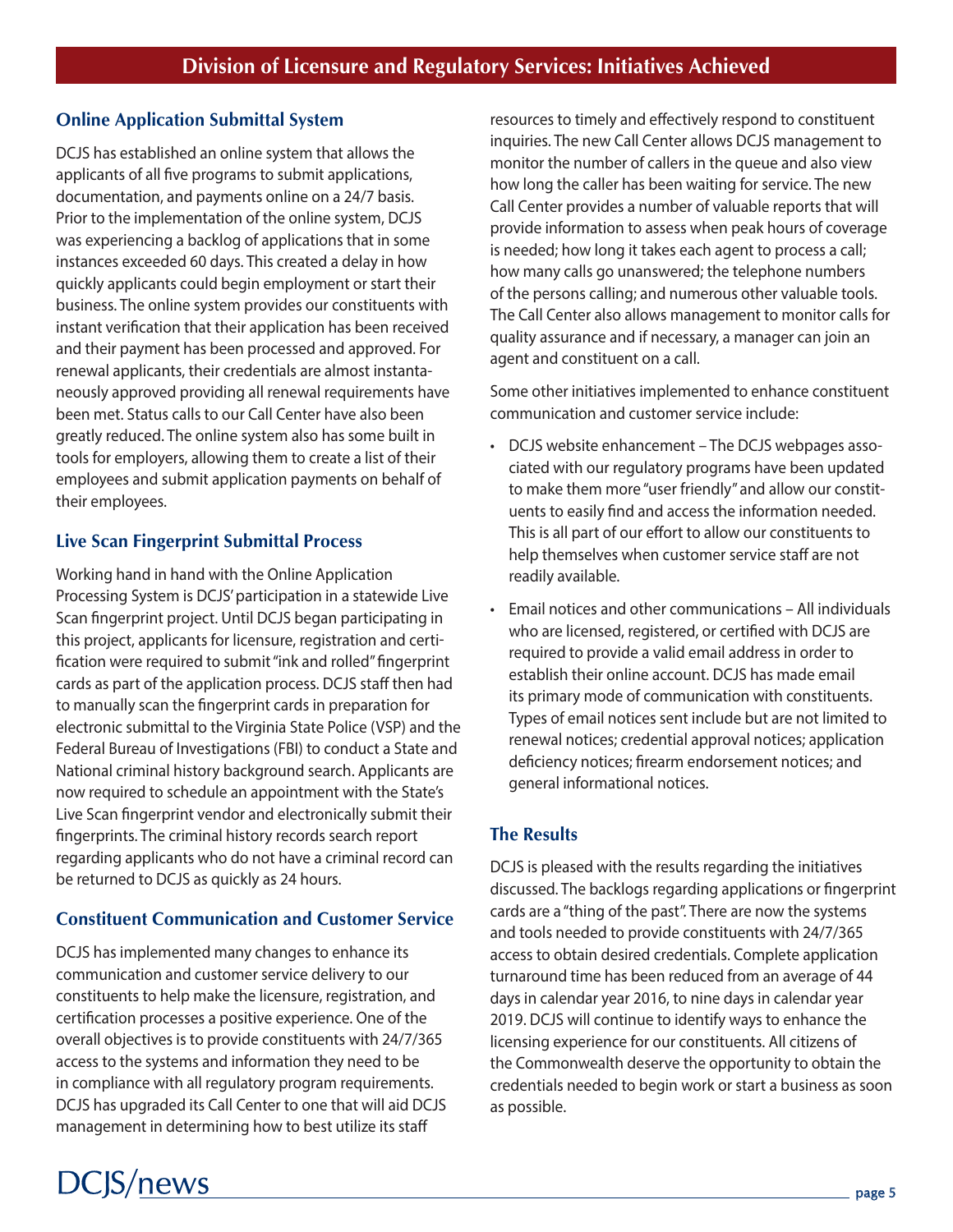### **New Section Members**

#### **Greg Hopkins,** *Juvenile Justice Specialist*



Greg Hopkins is the agency's new Juvenile Justice Specialist and will be serving as our subject matter expert on juvenile justice and delinquency prevention. In this role, Greg will coordinate our juvenile justice and delinquency prevention grant

programs, promote and enhance statewide efforts to address racial and ethnic disparity, and liaison with the federal government, among other duties. Greg recently worked at the City of Richmond, where he was the Community Programs Manager and managed the juvenile behavioral health docket, juvenile surveillance services, community services, youth and family support, and several more programs. Greg is a graduate of Virginia State University (BA in Sociology) and Tiffin University (MS in criminal justice).

### **Terry Willie-Surratt,** *CASA Grant Monitor and Quality Assurance Coordinator*



**DCJS/news** 

Terry brings a commanding blend of legal, social and organizational development expertise to the agency. As a consultant, she has over ten years of experience in developing community relations, collaborations and partnerships, board development, personnel

management, grant writing, project and grant management, fundraising and organizational infrastructure design. She has experience in teaching, facilitation, development and curriculum design in soft skills training, leadership development, diversity and inclusion, culture competency, community engagement, team building and conflict resolution and both personal and organizational resiliency.

Terry has proven leadership and senior management experience in both business and/or nonprofit management as Executive Director for Richmond Court Appointed Special Advocates and The Values Institute of America. She is also an experienced trainer in leadership and team building.

Terry has experience in the social services and legal arenas, previously with the County of Henrico where she served as the Community Resource Director with the Department of Social Services. She also served as the Director of Area Social Services for the Richmond Salvation Army and as an

Associate Director for an organization that provides legal advocacy on behalf of domestic violence and sexual assault victims. She is recognized as a community leader through acceptance in Leadership Metro Richmond. She received the Stettinius Fund for Nonprofit Leadership Award and is a recipient of A Woman of Style Award. Terry is an alumnus of the Center for Creative Leadership where she successfully completed the Leadership Development curriculum. She currently serves on several community boards including Resource Work Force Investment Board for Area 9, NIA, Inc., Family and Adolescent Services, Inc., Another Chance to EXCEL, and Saint Paul's Baptist Church's from Cradle to Prison Pipeline Small Group Ministry.

## **Human Trafficking Initiative in Education**

The Prince William County Schools' Human Trafficking, Prevention, Identification and Referral Program has been selected as the recipient of the 2019 National Criminal Justice Association Outstanding Criminal Justice Program Award for the South Region.

The winning programs will be honored at an awards luncheon on September 16th during the 2019 Forum on Criminal Justice in Crystal City, Virginia. This is a multifaceted wraparound program that includes a classroom prevention lesson with triage, victim support services, a media campaign, school staff training, and community awareness. In 2016, the Virginia Advisory Committee on Juvenile Justice and Prevention (ACJJP), the State Advisory Group required by the JJDP Act, recommended to the Virginia Criminal Justice Services Board that the Prince William County School Board receive JJDP Title II funding.

The Prince William County Public Schools' Human Trafficking Program is in its third year of funding through JJDP Title II. Over 30,000 students have received the prevention lesson on human trafficking since the 2013–2014 school year. Over 667 students have asked to speak to a school social worker through the triage portion of the classroom prevention lesson. Out of those students, over 223 have been identified as victims of sexual assault, grooming, and/or trafficking. The school board ultimately made the decision to fund the Human Trafficking Prevention Specialist Program Coordinator position in the official school board budget. This supports long-term sustainability for the human trafficking program.

For more information, please contact Ed Holmes at [ed.holmes@dcjs.virginia.gov.](mailto:ed.holmes%40dcjs.virginia.gov?subject=)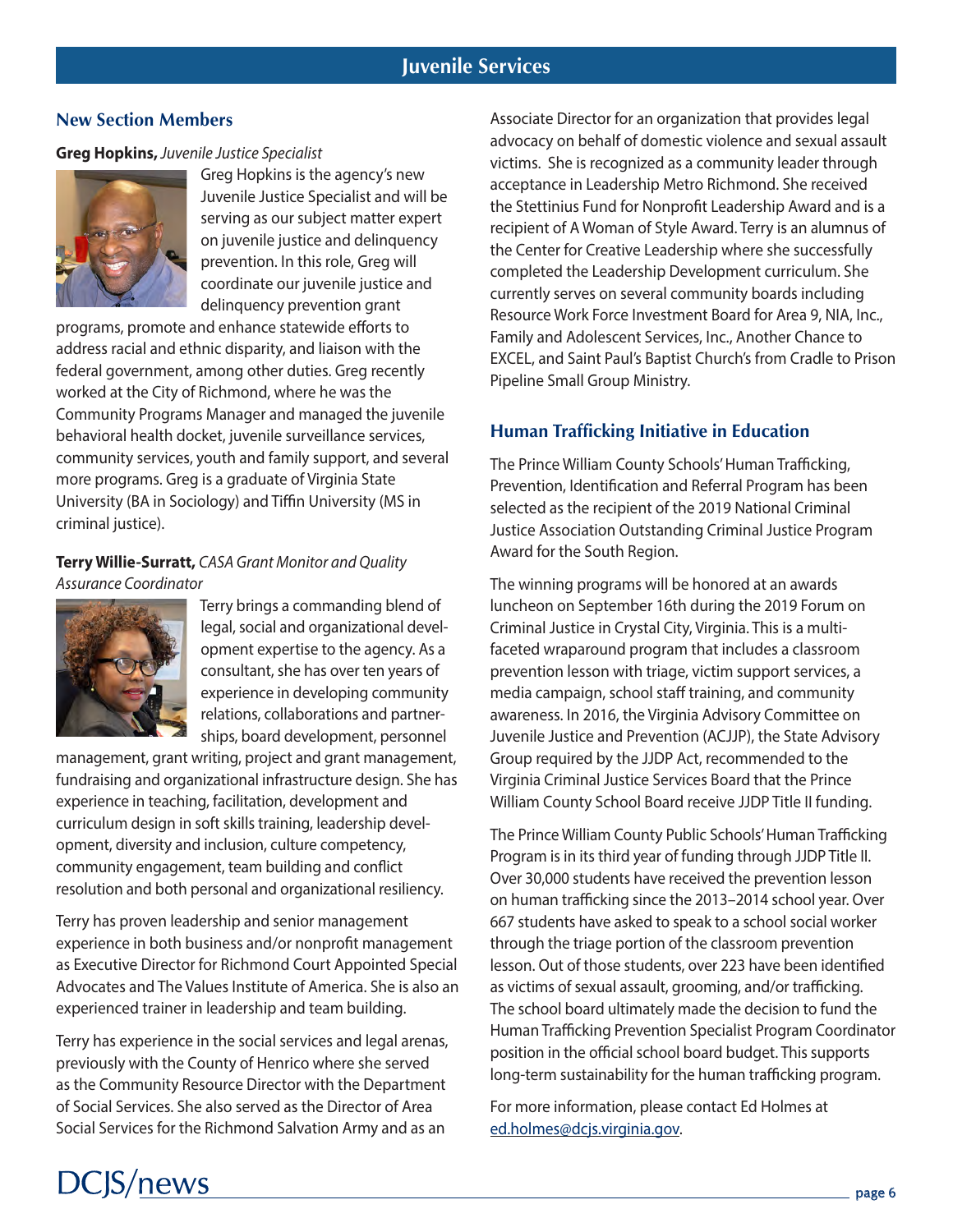#### **Virginia CASA for the win!**



Never underestimate what a well thought out plan and several thousand committed child advocates can accomplish

together! In the bleak winter of 2018, DCJS convened a dynamic group of CASA program directors for the purpose of crafting a plan for the future of Virginia's CASA programs. After careful review of the successes and needs of the CASA programs statewide, volunteer recruitment emerged as the priority. In order to accomplish this goal, the team identified the need for an easily accessible Virginia CASA website.

Array Digital, a Virginia based digital marketing firm and website developer, offered nonprofit organizations the opportunity to apply for a Facebook competition to win a free website development package. The winner only needed to garner the most "likes" to win the competition. Virginia CASA programs rallied support all across the country and won! The new website was launched in May, 2019 and will help local programs in volunteer recruitment and public awareness. Additionally, there are plans to utilize the site to develop volunteer training components. The next step in the plan is to launch a statewide recruitment campaign. We are really proud of our CASA program network. Visit the website at [www.virginiacasa.org.](http://www.virginiacasa.org)

For more information, please contact Melissa O'Neill at [melissa.o'neill@dcjs.virginia.gov](mailto:melissa.o%E2%80%99neill%40dcjs.virginia.gov?subject=).

#### **Child Death Investigation Protocol Contract Awarded to Justice 3D**

Justice 3D has been selected as the recipient of the Child Death Investigation Protocol contract. A protocol that outlines and explains best practices for the investigation of child deaths will be developed for law enforcement officers by Justice 3D by December 31, 2019. DCJS is responsible for incorporating the protocol and subsequent training into existing and new training offerings to all law enforcement in Virginia.

Funded by the Children's Justice Act (CJA) for Virginia, this protocol will provide guidance to law enforcement for all child death cases in Virginia. Currently, standard practice is to include Child Protective Services, a division of the Virginia Department of Social Services, in all cases involving child death. By providing guidance on a more detailed interview, law enforcement may be able to look at other possible causes of death beyond Sudden Infant Death Syndrome (SIDS) and child abuse, among others.

For more information, please contact Jenna Foster at [jenna.](mailto:jenna.foster%40dcjs.virginia.gov?subject=) [foster@dcjs.virginia.gov](mailto:jenna.foster%40dcjs.virginia.gov?subject=).

# **Field Inspections and Audits**



Terry Montgomery presents the Piedmont Academy staff and Board Members their re-certification plaque.



The Piedmont Academy staff and Board Members receive their re-certification plaque.

# $DC|S/news$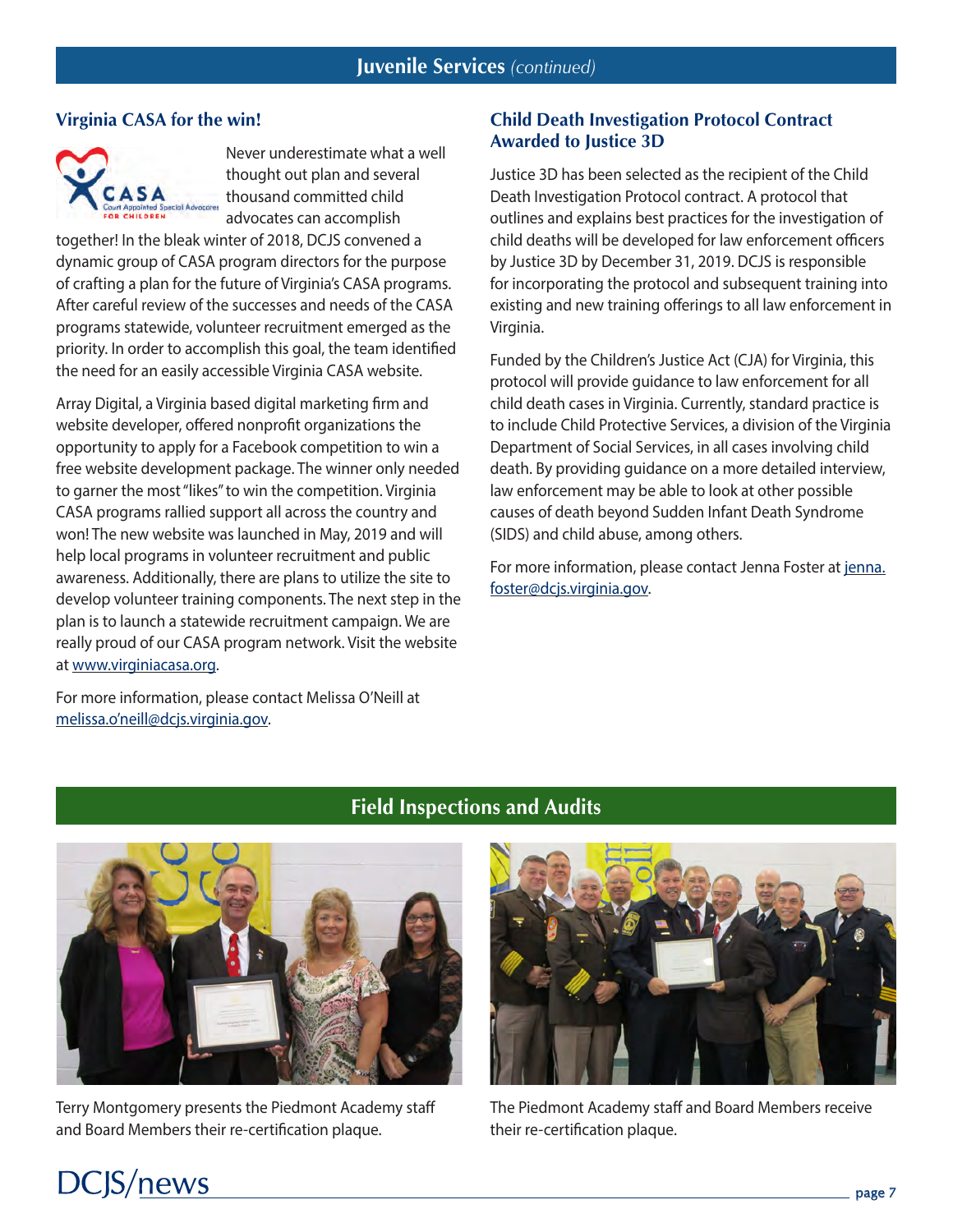## **Employee Profile: Karen Sullivan**



Karen Sullivan has worked for DCJS for 21 years. Her multi-tiered job requires numerous skills and a high level of energy, which she has in abundance! Karen works with DCJS staff to plan agency conferences and training events, and issues RFPs for locations and

services for these events. In addition to this vital support role, Karen processes agency purchase orders and serves as the agency's parking/ID coordinator, telecommunications coordinator, transportation officer, fuel card administrator, and travel card program administrator. She also works on other projects as assigned, and is currently coordinating an inter-agency re-distribution of employee parking spaces.

In 2016, Karen had the privilege of working in the Governor's Office for the Secretary of Public Safety and Homeland Security on loan from DCJS, and continues to work with them on special projects. She holds certifications as a Virginia Contracting Associate (VCA) and a Certified Government Meeting Planner (CGMP). She was elected in 2017 and 2019 to the Board of the Old Dominion Chapter of

the Society of Government Meeting Professionals (SGMP), and she was selected as Chapter Planner of the Year in 2018.

Because of Karen's multiple roles, she connects not only with numerous employees of DCJS, but multiple outside vendors as well. She handles her many daily work interruptions with humor and assurance, and unerringly remembers why someone is calling. Karen received her Bachelor of Science from Virginia Commonwealth University in Psychology with a minor in Criminal Justice—her education serves her well in communicating with all her contacts.

Anyone that operates at Karen's dizzying speeds needs downtime to recharge! When not at work, she enjoys spending time with family, including her husband who works for a local police department and her daughter Sarah, a rising high school senior. Other favorite hobbies are relaxing, shopping, working out, yard work, and watching a good movie. She likes all kinds of music, but Jason Aldean is a favorite performer. Karen loves seafood or Italian food, and vacationing in North Myrtle Beach, Florida, or Las Vegas.

DCJS is fortunate to have someone with Karen's experience, knowledge, and dedication to the agency.

## **Financial Services**

**ARMICS (Agency Risk Management Internal Control Standards) Review:** Financial Services is conducting this review with a deadline of September 30, 2019. During this annual process, all divisions of DCJS are reviewed to ensure compliance with the Virginia Department of Accounts' (DOA) minimum requirements to provide reasonable assurance of adequate internal control, fiscal accountability, integrity of financial reporting and safeguarding of the Commonwealth's assets. DOA is responsible for financial accounting practices for state agencies and institutions. Monica Darden, Karen Roth, and Jacoby Harper are conducting the review.



**New employee:** Adrienne Howard joined DCJS Financial Services in April, 2019. Coming from the Department of Education, Adrienne brings with her more than 20 years of public and private experience in finance. She will be the Accounts

Receivable Accountant and will also handle procurement processing and employee travel processing. Adrienne has a Bachelor's degree in Business Administration with a concentration in accounting, and she will earn her Master's in Business Administration this year from the University of Phoenix.

### **Human Resources**

The Human Resource Office at DCJS provides guidance, direction and programs to foster an effective, quality workforce. They seek to balance tradition with innovation while serving as planners, consultants, and strategists to staff in the support of agency programs and services. The Commonwealth's Recruitment Management System ([RMS\)](https://virginiajobs.peopleadmin.com/postings/search?utf8=%E2%9C%93&query=&query_v0_posted_at_date=&624=&628=&698=&693=46&625=&626=&627=&696=&commit=Search) website may be used to view all DCJS job openings. To apply for a position, submit a completed State of Virginia Application for employment at [https://](https://virginiajobs.peopleadmin.com/login) [virginiajobs.peopleadmin.com/login](https://virginiajobs.peopleadmin.com/login) by 11:59 p.m. on the closing date for that position.

# CJS/news